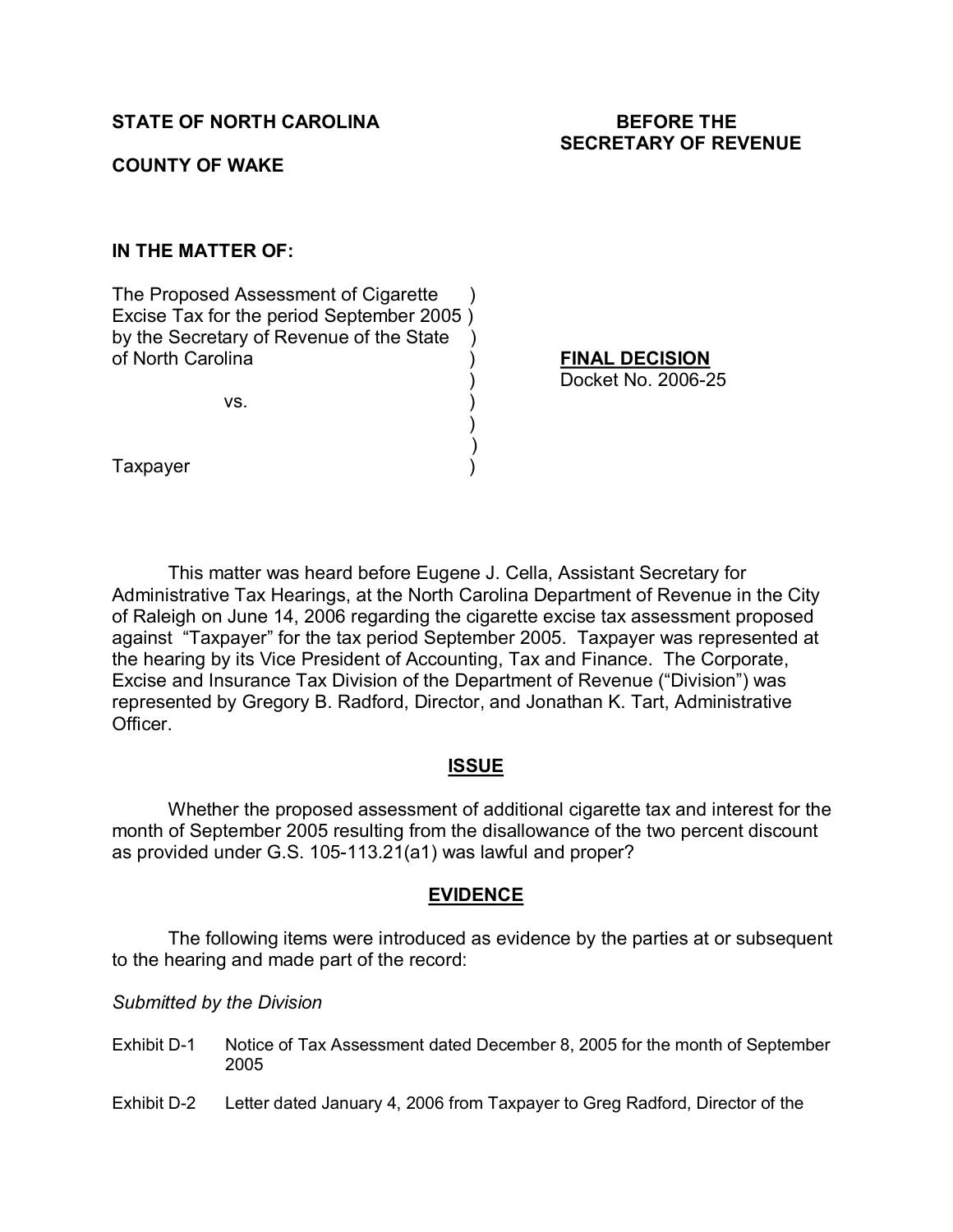Corporate, Excise and Insurance Tax Division, with related attachments

- Exhibit D-3 Form B-A-5, Monthly Return of Resident Cigarette Distributor for September 2005
- Exhibit D4 EFT Payment Table Detail Screen for Taxpayer's September 2005 payment
- Exhibit D-5 Letter dated January 31, 2006 from Assistant Secretary Eugene J. Cella to Taxpayer
- Exhibit D-6 E-mail dated March 3, 2006 from Lynda Kribs, Tax Examiner Tobacco Tax Unit, to Gregg Martin, former Administrative Officer in the Corporate, Excise and Insurance Tax Division
- Exhibit D-7 EFT Information Booklet published by the Department of Revenue
- Exhibit D-8 EFT ACH Debit Instructions and Guidelines
- Exhibit D-9 EFT administrative rules adopted by the Department of Revenue, T17 NCAC 1C .0501.0513
- Exhibit D-10 Letter dated March 27, 2006 from Taxpayer to Assistant Secretary Cella
- Exhibit D-11 Letter dated March 30, 2006 from Assistant Secretary Cella to Taxpayer
- Exhibit D-12 Department's Brief for Tax Hearing
- Exhibit D-13 Cover Sheet dated February 11, 2004 faxed by Taxpayer to Diana Saunders with the Department
- Exhibit D-14 Electronic Funds Transfer Authorization Agreement dated February 11, 2004 submitted by Taxpayer to Department
- Exhibit D-15 Letter dated February 11, 2004 from Diana Saunders to Taxpayer approving Taxpayer's request to remit tobacco products tax payments by EFT
- Exhibit D16 Department's *Schedule of Original Monthly Tax Reports for the Reporting Period from 1/01/2004 to 4/30/2006* for Taxpayer's Tobacco Products Tax
- Exhibit D-17 Department's Post-Hearing Brief

## *Submitted by the Taxpayer*

- Exhibit TP1 Cigarette Distributor's License for Taxpayer issued on December 30, 2003
- Exhibit TP-2 Certificate of Merger for former taxpayer into Taxpayer effective January 1, 2004
- Exhibit TP-3 Certificate of Withdrawal with Secretary of State for former taxpayer
- Exhibit TP4 Letter dated January 4, 2006 from Taxpayer to Greg Radford, Director of the Corporate, Excise and Insurance Tax Division, with related attachments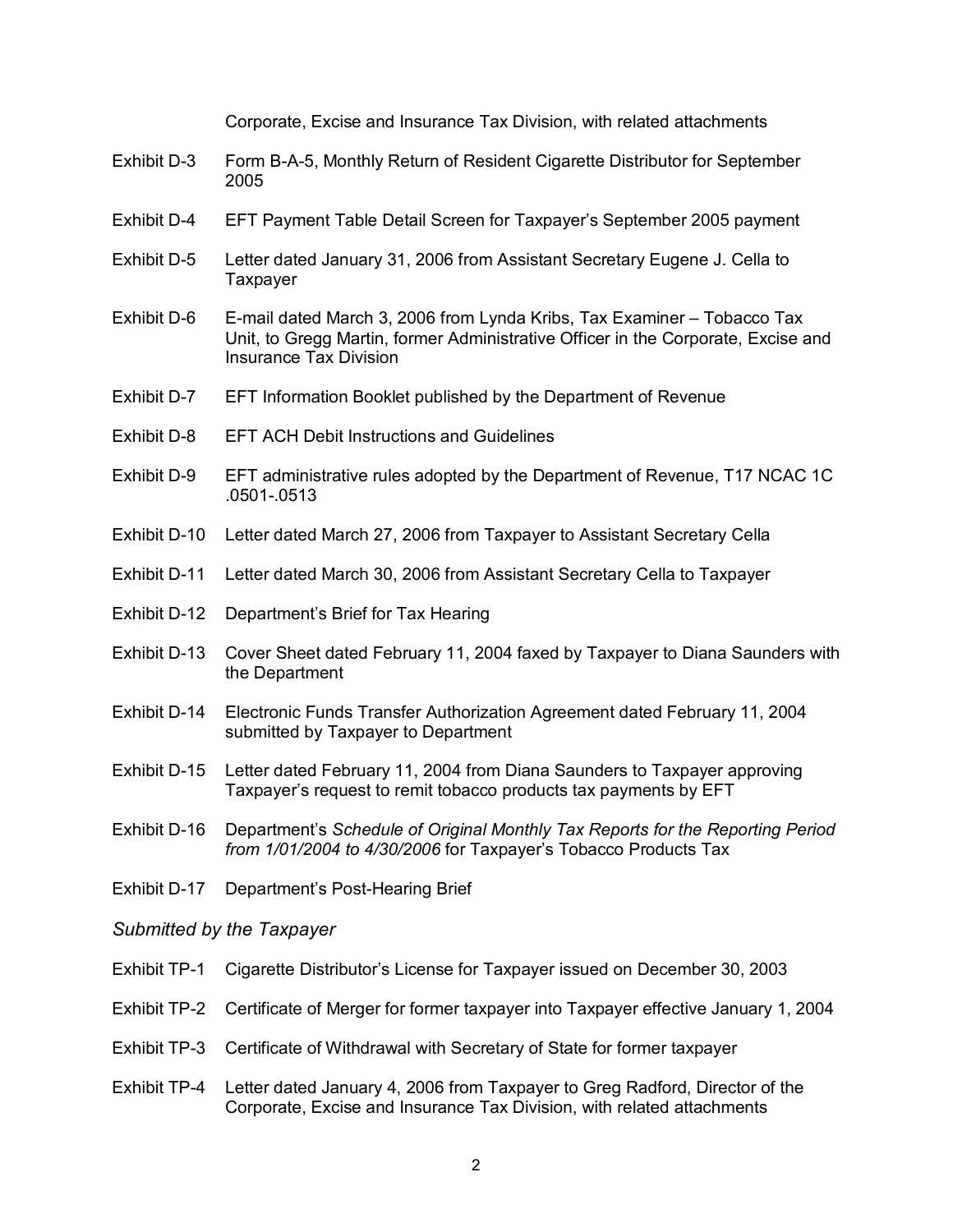Exhibit TP5 Letter dated August 2, 2006 from Taxpayer to Assistant Secretary Cella

Exhibit TP6 Letter dated September 11, 2006 from Taxpayer to Assistant Secretary Cella

# **FINDINGS OF FACT**

Based on the foregoing evidence of record, the Assistant Secretary makes the following findings of fact:

- 1. Taxpayer is a distributor of cigarettes and holds cigarette distributor's license # 958 issued by the Department on December 30, 2003 and effective January 1, 2004.
- 2. Taxpayer voluntarily submitted an Electronic Funds Transfer Authorization Agreement to pay its tobacco products tax on February 11, 2004.
- 3. The Department notified Taxpayer on February 11, 2004 that the request to remit its tobacco products tax payments by EFT was approved (Exhibit D-15). The notification included the guidelines and the instructions for the Electronic Funds Transfer Program.
- 4. Taxpayer began paying its tobacco products tax by EFT on February 20, 2004 and has timely paid by EFT in accordance with the Department's rules each month since then except for the month of September 2005.
- 5. Taxpayer has not notified the Department that it wished to stop paying by EFT.
- 6. Taxpayer's cigarette excise tax report and payment for the month of September 2005 were due on October 20, 2005.
- 7. On Thursday, October 20, 2005, Taxpayer initiated transmittal of a payment in the amount of \$2,693,446.31 via electronic funds transfer for its September 2005 cigarette excise tax liability.
- 8. The amount paid was determined by applying the statutory rate to taxable packs of cigarettes and then subtracting a 2% discount.
- 9. Taxpayer called the Department's third party contract service, known as a Data Collection Center (DCC), through which Electronic Funds Transfer payments are made via the Automated Clearing House (ACH) at 8:56 A.M. eastern time on Thursday, October 20, 2005.
- 10. The payment was included in the DCC's report of collections on Thursday, October 20, 2005 and settled in the Department's bank account and was credited to Taxpayer's account on Friday, October 21.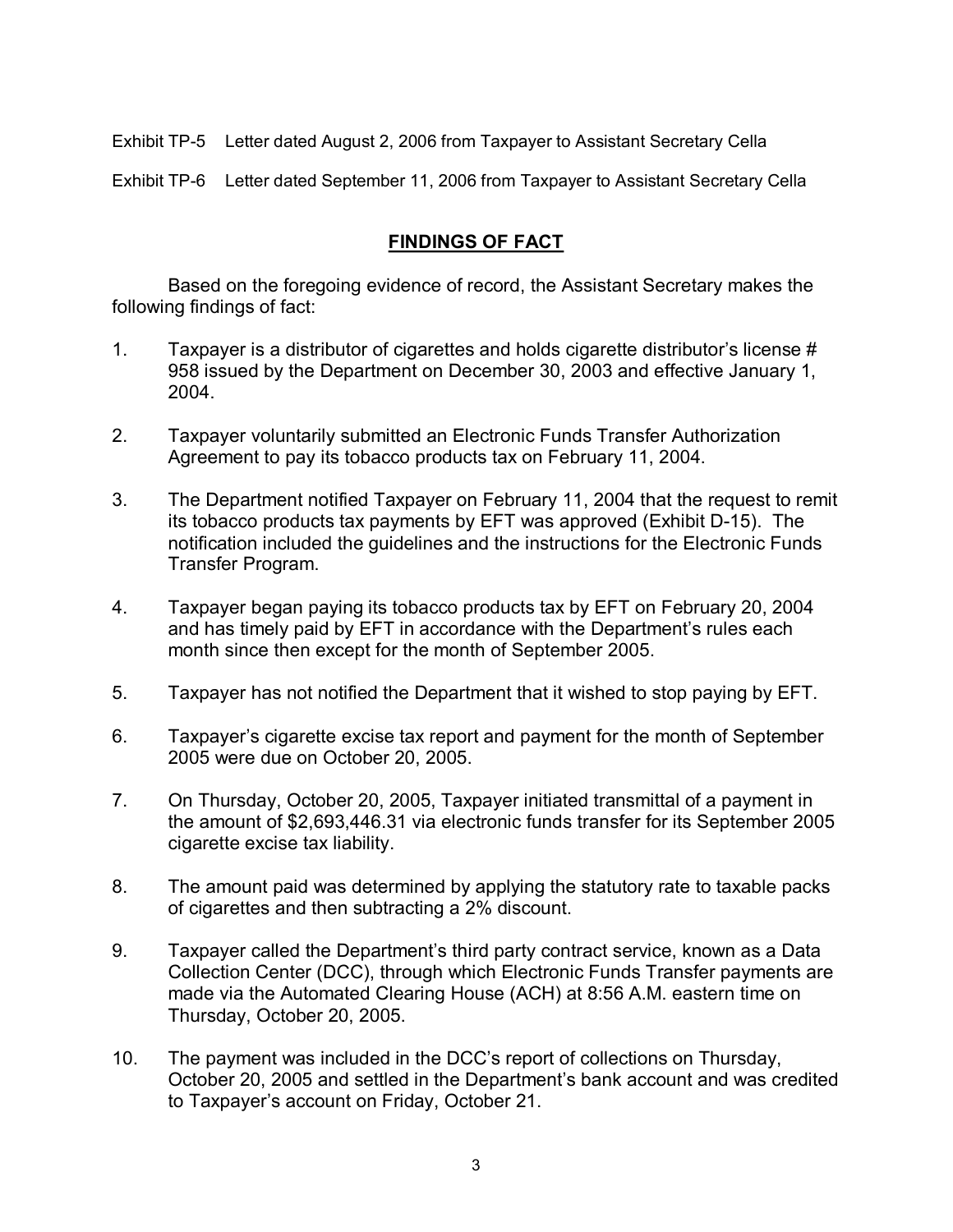- 11. On December 8, 2005, the Department issued a Notice of Tax Assessment for additional tax, a ten percent late payment penalty pursuant to G.S. 105-236(4), and interest in the amount of \$325,276.40.
- 12. The additional tax resulted from the disallowance of the 2% discount because the payment was not received by the due date of October 20, 2005.
- 13. Taxpayer timely protested the assessment and requested a hearing before the Secretary of Revenue.
- 14. Taxpayer paid the additional tax and interest in full and the Department waived the late-payment penalty.

## **CONCLUSIONS OF LAW**

Based on the foregoing findings of fact, the Assistant Secretary makes the following conclusions of law:

- 1. Cigarette tax reports and payments are due monthly on the  $20<sup>th</sup>$  day of the month following the month covered by the report.
- 2. A taxpayer who files a timely cigarette tax report and timely pays the cigarette excise tax may reduce the amount due by a discount of 2%.
- 3. The discount is similar in nature to a deduction or exemption. Discounts are privileges, not matters of right, and are allowed as a matter of legislative grace. A taxpayer claiming a discount must bring itself within the statutory provisions authorizing the discount.
- 4. The Secretary of Revenue may require cigarette excise taxpayers to pay the tax electronic funds transfer if, for the previous twelve months, the taxpayer's required payment of tax was at least \$20,000 per month.
- 5. The Secretary of Revenue has the statutory authority to adopt rules needed to administer the Revenue Laws, including the guidelines for the Electronic Funds Transfer Program.
- 6. The Department has adopted rules, numbered .0502 through .0513 of Chapter 1C of Title 17 of the North Carolina Administrative Code, setting forth guidelines and instructions for the Electronic Funds Transfer Program.
- 7. Payments by EFT are subject to specific rules and Guidelines adopted by the Secretary of Revenue pursuant to G.S. 105-262.
- 8. Taxpayers participating in the EFT Program make payments via the ACH debit method.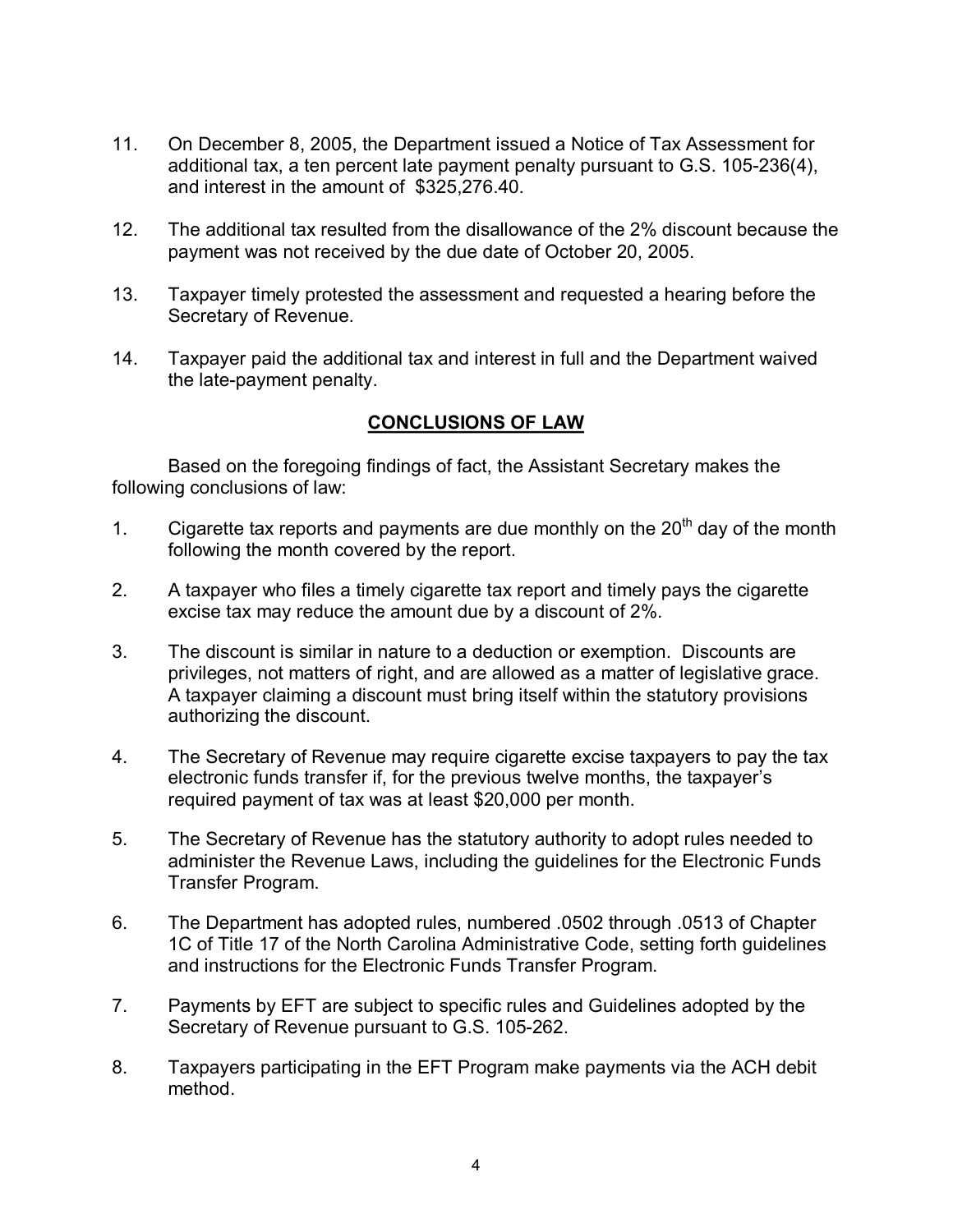- 9. A taxpayer must contact the Data Collection Center by 3:45 P.M. eastern time on the business day prior to the day the funds are to be transferred to make timely payment by EFT.
- 10. If a taxpayer using the ACH Debit method does not communicate payment information to the DCC by 3:45 P.M. Eastern Standard Time on the business day before the due date, the payment is posted to the taxpayer's account as of the next business day following the due date and constitutes late payment.
- 11. Since Taxpayer was a new taxpayer in 2004, it did not have a twelve-month payment history and thus was not required to pay by EFT.
- 12. A taxpayer who is not required to pay by EFT may voluntarily pay by EFT with the Department's approval.
- 13. To voluntarily participate in the EFT program, the taxpayer must submit an EFT registration form to the Department and receive notice from the Department that the registration has been approved.
- 14. A taxpayer who voluntarily enrolls in the EFT program is subject to the administrative rules and guidelines governing the EFT program.
- 15. A taxpayer who receives permission from the Department to pay by EFT is required to make payments in that form for a minimum of 12 months. The taxpayer must give the Department at least 45 days notice in order to stop making payments by EFT.
- 16. Taxpayer was required to pay its September 2005 cigarette excise tax by EFT because it voluntarily elected to pay the tax by EFT and had not notified the Department that it wished to cease paying by EFT at least 45 days prior to the due date for paying the September 2005 tax.
- 17. Late payments of tax are subject to a 10% late payment penalty.
- 18. The Department of Revenue has the authority to reduce or waive any penalties assessed under Chapter 105.
- 19. Tax not paid by the due date is subject to interest from the date the tax was due until the date the tax is paid.
- 20. The 2% discount is a reduction to a taxpayer's tax liability offered as an incentive to file the return and pay the tax on time. It is not a penalty that is an addition to a taxpayer's tax liability for failure to file the return or pay the tax timely. The Department of Revenue does not have the authority to waive the tax due as a result of a taxpayer not being eligible for the discount.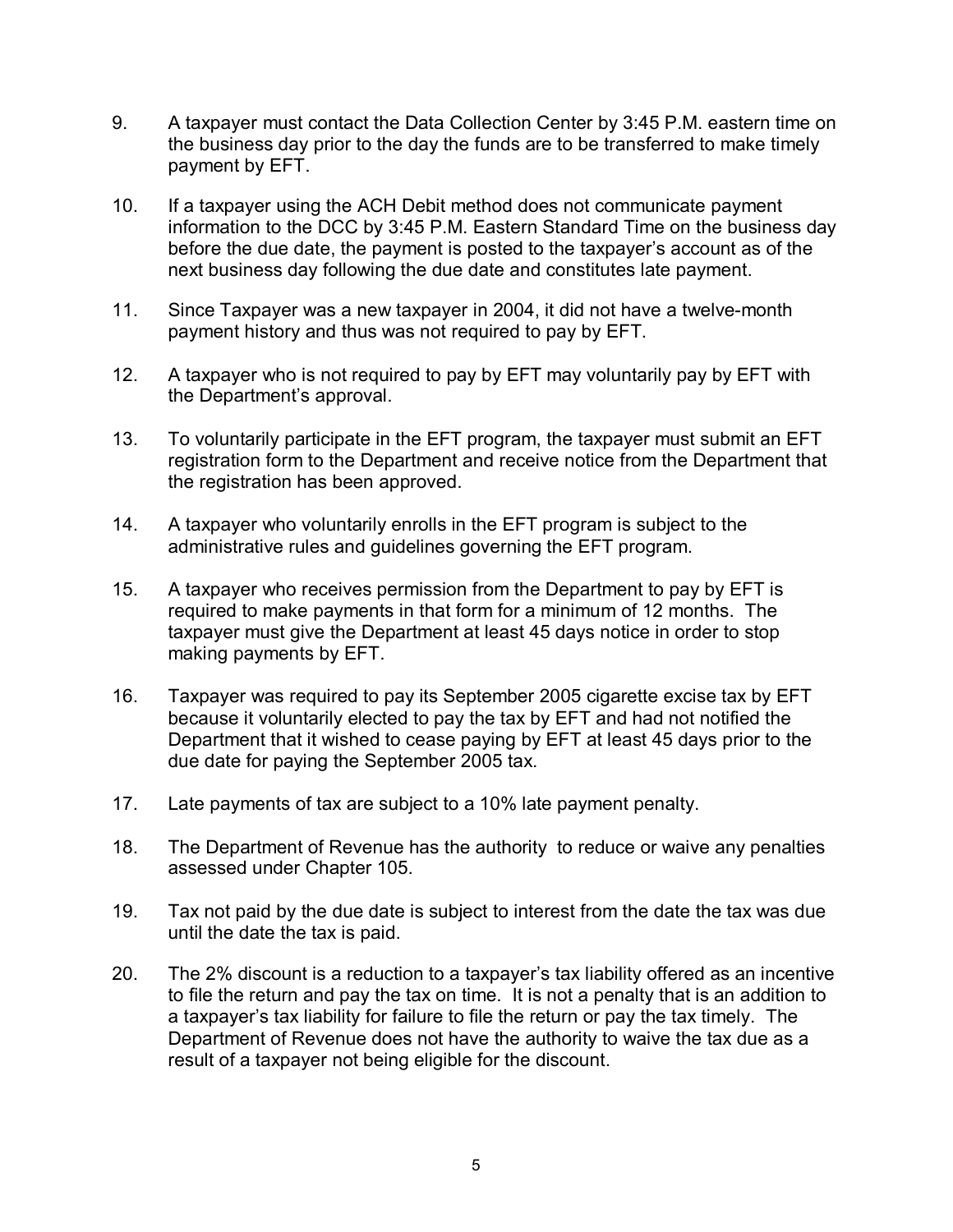21. The proposed assessment of additional cigarette excise tax, interest and a ten percent late payment penalty is lawful and proper. Taxpayer is not entitled to any refund of the additional tax and interest paid.

#### **DECISION**

Based on the aforementioned findings of fact and conclusions of law, I find that Taxpayer is not entitled to the 2% discount for the month of September 2005 because it did not pay its cigarette excise tax for that month in a timely manner. Taxpayer voluntarily participated in the Electronic Funds Transfer Program. By voluntarily participating, Taxpayer agreed to be subject to the same rules and Guidelines for the Electronic Funds Transfer Program as a taxpayer that was required to pay tax by EFT. Under those rules and guidelines, Taxpayer had to contact the Department's third party contract service, known as a Data Collection Center (DCC), through which Electronic Funds Transfer payments are made via the Automated Clearing House (ACH), by 3:45 P.M. eastern time on the business day prior to the day the funds were to be transferred by the DCC to the Department's bank to make timely payment by EFT. Since the funds had to be transferred to the Department's bank by October 20 2005 in order to be timely, Taxpayer was required to contact the DCC by 3:45 P.M. eastern time on October 19, 2005. Taxpayer called the DCC at 8:56 A.M. eastern time on Thursday, October 20, 2005. As a result, the transaction was included in that business day's report and settled in the Department's account on October 21. Therefore, the payment was not timely and Taxpayer is not eligible for the 2% discount.

Taxpayer argues that it was not notified by the Department of the EFT requirements and that it was not enrolled in the EFT program. I reject this argument. Taxpayer was enrolled in the program because it voluntarily submitted an Electronic

6